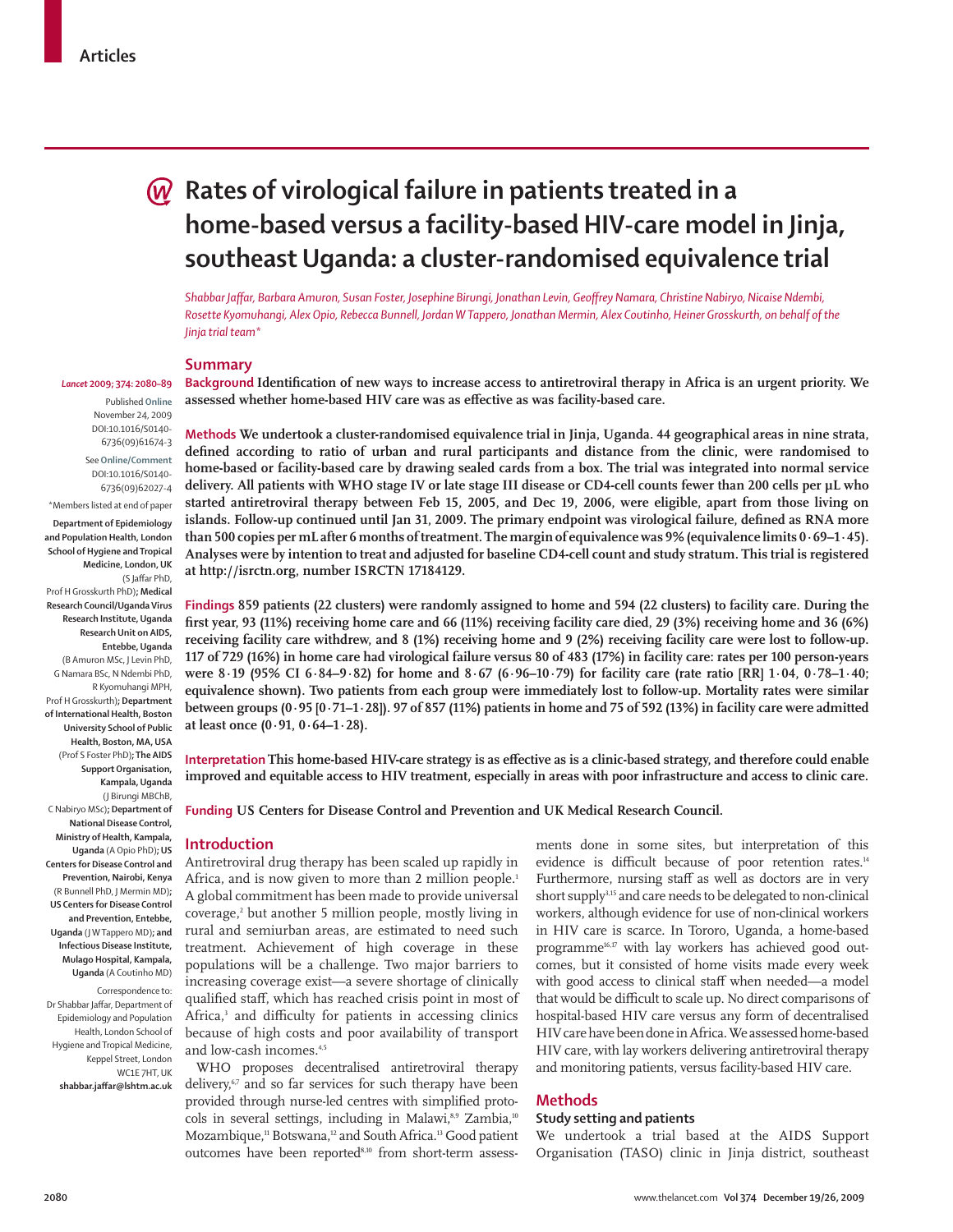www.thelancet.com**Vol 374 December 19/26, 2009 2081**

Uganda.18 TASO is a large non-governmental organisation with 11 centres in the country, offering counselling and social and clinical services to people with HIV. The Jinja district and surrounding area is poor, with inhabitants on low-cash incomes.<sup>18</sup> TASO clinic serves a predominantly rural and semiurban population from a radius of about 100 km. Most TASO clients are subsistence farmers, and very few work in the formal sector earning wages.

In accordance with guidelines from the Ugandan Ministry of Health, people with HIV were eligible to start antiretroviral therapy if they were assessed to be at WHO stage IV or late stage III disease, or if they had a CD4-cell count of fewer than 200 cells per μL. Eligible patients were prepared for therapy by TASO staff during three visits to clinic, which were usually spread over 4 weeks. Information and counselling were provided both in groups and in one-to-one sessions. Participants were given drugs for 28 days of treatment and issued with a pill box. A buffer supply for 2 days was provided. Patients were also strongly encouraged to identify a so-called medicine companion to provide support and reminders. Medicine companions were given information by TASO about the basic principles of antiretroviral therapy and adherence.

All TASO patients older than 18 years who were starting on antiretroviral therapy for the first time were invited to join the trial, apart from those living on islands, which were about 100 km away and where provision of home-based care was not possible. All patients provided written informed consent. The trial protocol was approved by the Ugandan National Council of Science and Technology and the Institutional Review Boards of the Uganda Virus Research Institute, Centers for Disease Control and Prevention, and London School of Hygiene and Tropical Medicine. Patients were informed about their rights to refuse to join the trial or withdraw subsequently. Those who did were offered facility-based HIV care (including antiretroviral therapy) from TASO Jinja.

# **Study design**

Recruitment began Feb 15, 2005, and ended Dec 19, 2006, and follow-up continued until Jan 31, 2009. Numbers of patients eligible for antiretroviral therapy were not known in advance—participants were identified after they were tested for CD4-cell counts and clinically assessed. The catchment area was divided into nine strata according to ratio of urban and rural participants and approximate distance from a central point to the TASO Jinja clinic. In every stratum, an even number of clusters (geographical areas) were defined for randomisation along subdistrict boundaries, or, in the case of a few large subdistricts, by known barriers within the subdistrict. Clusters in every stratum had a similar estimated number of people with HIV who were registered at TASO Jinja. Distribution of strata and clusters was as follows: (1) four clusters in urban areas or near the TASO Jinja facility; (2) eight in periurban intermediate distance; (3) eight in rural and



**Figure 1:** Trial profile TASO=The AIDS Support Organisation.

far; (4) four in Kamuli district; (5) four in Mukono district near; (6) six in Mukono district far; (7) six in Mayuge district; (8) two in Iganga district near; and (9) two in Iganga district far. Strata and clusters were devised by two people with knowledge of the area (one TASO staff member and one researcher) and cross-checked independently by two other people on two separate occasions.

For all patients, antiretroviral therapy was started at the TASO Jinja clinic, and thereafter patients received care according to the treatment to which their residential area had been assigned. After giving consent, patients were enrolled into the study by research staff, and their addresses were confirmed from TASO records. At every clinic visit, research staff interviewed participants in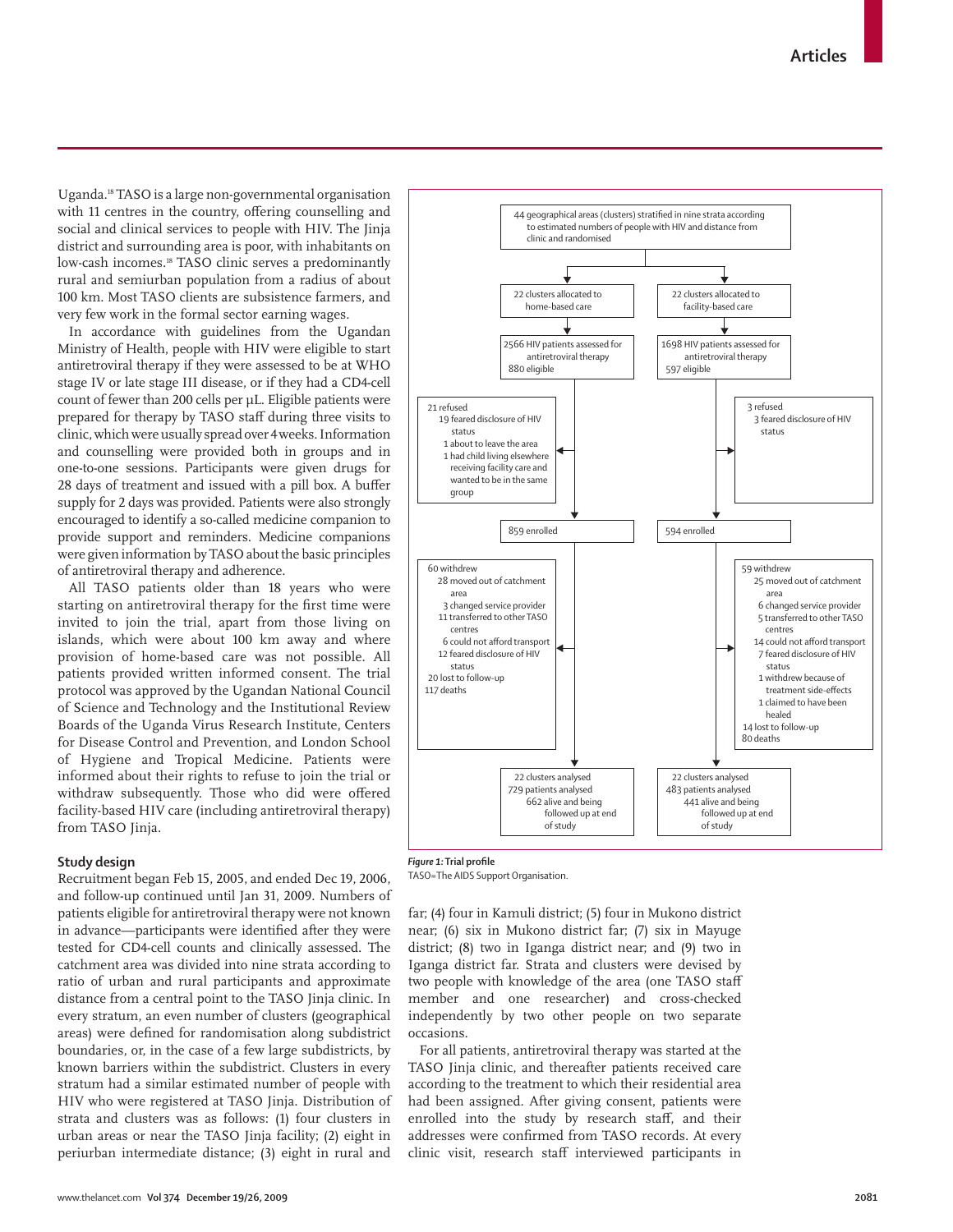|                                                  | Home-based care (n=859)  | Facility-based care (n=594) |  |  |
|--------------------------------------------------|--------------------------|-----------------------------|--|--|
| Female sex                                       | 625 (73%)                | 406 (68%)                   |  |  |
| Age (years)                                      | 37 (32-44)               | 38 (33-44)                  |  |  |
| Education                                        |                          |                             |  |  |
| No education                                     | 151 (18%)                | 83 (14%)                    |  |  |
| Primary                                          | 484 (56%)                | 332 (56%)                   |  |  |
| Secondary or tertiary                            | 224 (26%)                | 179 (30%)                   |  |  |
| Marital status                                   |                          |                             |  |  |
| Married or cohabiting                            | 300 (35%)                | 216 (36%)                   |  |  |
| Widowed                                          | 351 (41%)                | 232 (39%)                   |  |  |
| Divorced or separated                            | 194 (23%)                | 137 (23%)                   |  |  |
| Single                                           | 14 (2%)                  | 9(2%)                       |  |  |
| Median time taken to reach clinic (h)            | $1.0(0.5-2.0)$           | $1.25(1.0-2.0)$             |  |  |
| Main form of transport to clinic                 |                          |                             |  |  |
| Walking                                          | 36 (4%)                  | 31 (5%)                     |  |  |
| Minibus or car taxi                              | 716 (83%)                | 479 (81%)                   |  |  |
| Motorbike or bicycle taxi                        | 66 (8%)                  | 51 (8%)                     |  |  |
| Other                                            | 41 (5%)                  | 33 (5%)                     |  |  |
| <b>WHO</b> stage                                 |                          |                             |  |  |
| L                                                | 14 (2%)                  | 6(1%)                       |  |  |
| Ш                                                | 384 (45%)                | 258 (43%)                   |  |  |
| Ш                                                | 390 (45%)                | 283 (48%)                   |  |  |
| IV                                               | 71 (8%)                  | 47 (8%)                     |  |  |
| CD4-cell count (cells per µL)                    |                          |                             |  |  |
| 50                                               | 272 (32%)                | 172 (29%)                   |  |  |
| 50-99                                            | 159 (19%)                | 73 (12%)                    |  |  |
| 100-149                                          | 170 (20%)                | 136 (23%)                   |  |  |
| 150-199                                          | 171 (20%)                | 168 (28%)                   |  |  |
| $\geq$ 200                                       | 87 (10%)                 | 45 (8%)                     |  |  |
| Median (IQR)                                     | 99 (34-162)              | $122(30-167)$               |  |  |
| Plasma viral load copies per mL                  |                          |                             |  |  |
| < 1000                                           | 12 (1%)                  | 9(2%)                       |  |  |
| 1000-9999                                        | 21(2%)                   | 19 (3%)                     |  |  |
| 10000-99999                                      | 252 (29%)                | 202 (34%)                   |  |  |
| 100000-999999                                    | 514 (60%)                | 318 (54%)                   |  |  |
| $\geq 1000000$                                   | 60 (7%)                  | 46 (8%)                     |  |  |
| Median (IQR)                                     | 173 000 (69 000-380 000) | 151700 (58 600-359 000)     |  |  |
| Antiretroviral therapy prescription at enrolment |                          |                             |  |  |
| Stavudine, lamivudine, nevirapine                | 401 (47%)                | 269 (45%)                   |  |  |
| Stavudine, lamivudine, efavirenz                 | 75 (9%)                  | 61 (10%)                    |  |  |
| Zidovudine, lamivudine, nevirapine               | 253 (29%)                | 188 (32%)                   |  |  |
| Zidovudine, lamivudine, efavirenz                | 129 (15%)                | 75 (13%)                    |  |  |
| Tenofovir, lamivudine and nevirapine             | $\mathbf 0$              | $1(-1%)$                    |  |  |
| Tenofovir, lamivudine and efavirenz              | $1(-1%)$                 | $\mathbf 0$                 |  |  |
| Data are n (%) or median (IQR).                  |                          |                             |  |  |

*Table 1:* **Baseline social and demographic characteristics of home-based and facility-based care groups** 

privacy in a separate building soon after their arrival and before they saw TASO staff.<sup>19</sup>

## **Randomisation**

Clusters in each strata were allocated to either homebased or facility-based care by drawing cards from a concealed box. The cards were sealed in advance and labelled with the stratum number by the trial coordinator and TASO senior medical officer who organised the allocation event and placed the cards into the box for each stratum. Cards were drawn by two patient representatives, a TASO medical officer, TASO counsellor, and TASO field officer, each taking turns. This process was done in the presence of senior TASO staff, researchers, and local public health representatives.

# **Models of care**

The trial was done in conditions similar to those of actual health services, with TASO staff responsible for service delivery.19 Numbers of counsellors, nurses, and laboratory and pharmacy staff in Jinja were similar to those at other TASO centres. The clinic had five medical officers but the number present usually varied between two and four, with some support from local part-time physicians during the trial. Most medical officers were newly qualified. Clinical staff were trained on antiretroviral therapy and supported by a senior medical officer.

For the home-based group, trained field officers travelling on motorcycles visited patients at home every month to deliver drugs, monitor participants with a checklist that included signs and symptoms of drug toxicity or disease progression, and provide adherence support. Most field officers had degree qualifications or college diplomas and underwent 4 weeks of intensive training at the start of the study and yearly refresher courses thereafter about the principles of antiretroviral therapy and adherence support. They were supported at the TASO clinic by counsellors and medical officers.

Field officers referred patients to a physician or counsellor at the TASO clinic when they judged referral to be necessary. They had mobile phones and could contact physicians when unsure about referral. At the end of every day, a medical officer reviewed the notes made by field officers and, when needed, asked officers to return to the patient's home to refer them. Patients who were not at home for their monthly appointment were visited again—usually the next day. If they were absent again, fieldworkers left a message for them to come to the clinic. All patients were invited to the clinic for routine reviews by a medical officer and a counsellor at 2 and 6 months after starting therapy and every 6 months thereafter. Drugs were not dispensed during clinic visits for those allocated to home-based case. Before antiretroviral therapy started, TASO offered free voluntary counselling and testing in the home to household members of participants. This offer was repeated during home visits for drug delivery for those who were absent previously.

In the facility-based group, patients obtained drugs every month from the clinic and had routine reviews with a medical officer and counsellor that were scheduled at 2 and 3 months after start of treatment and every 3 months thereafter. Apart from scheduled reviews, patients were assessed during clinic visits by a nurse and referred to a doctor when necessary. When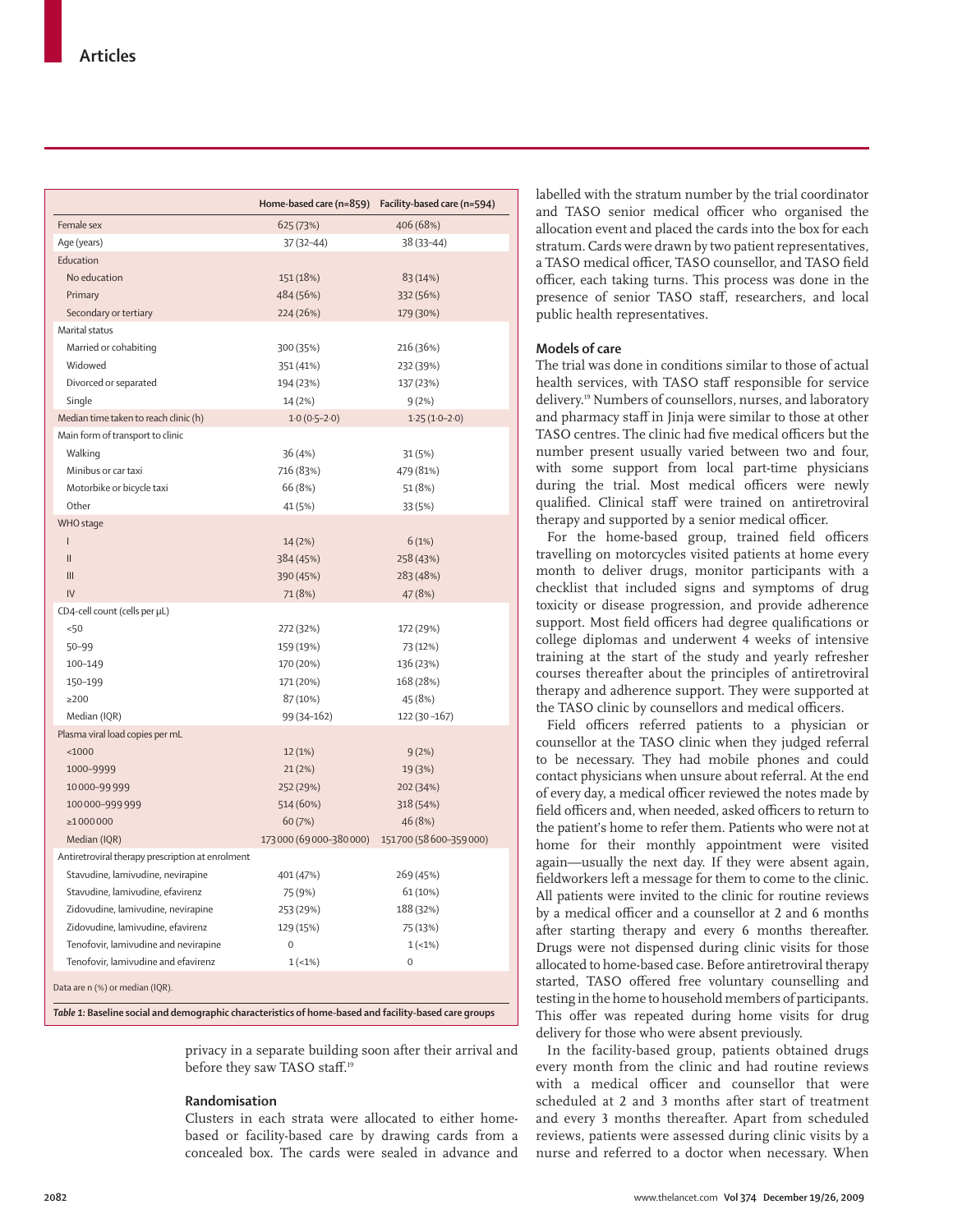|                                                                                                                                                                           | Home-based care (n=859) |                                        | Facility-based care (n=594) |                                        | Adjusted rate ratio<br>$(95%$ CI) <sup>*</sup> |  |
|---------------------------------------------------------------------------------------------------------------------------------------------------------------------------|-------------------------|----------------------------------------|-----------------------------|----------------------------------------|------------------------------------------------|--|
|                                                                                                                                                                           | Number of<br>events (%) | Rate per 100 person-<br>years (95% CI) | Number of<br>events $(\%)$  | Rate per 100 person-<br>years (95% CI) |                                                |  |
| Plasma RNA VL > 500 copies per mL†‡                                                                                                                                       | 117/729 (16%)           | $8.19(6.84 - 9.82)$                    | 80/483 (17%)                | $8.67(6.96 - 10.79)$                   | $1.04(0.78 - 1.40)$                            |  |
| Either plasma RNA VL >500 copies per mL‡ if<br>undetectable at 6 months, or an increase of<br>1000 copies between two consecutive tests if RNA<br>detectable at 6 monthst | 106/729 (15%)           | $7.33(6.06 - 8.86)$                    | 74/483 (15%)                | 7.88 (6.28-9.90)                       | $0.99(0.73 - 1.34)$                            |  |
| All-cause mortality                                                                                                                                                       | 117/857 (14%)           | $5.40(4.51 - 6.47)$                    | 80/592 (14%)                | $5.51(4.42 - 6.86)$                    | $0.95(0.71 - 1.28)$                            |  |
| Mortality or plasma RNA VL > 500 copies per mL‡§                                                                                                                          | 226/857 (26%)           | 11.29 (9.91-12.86)                     | 152/592 (26%)               | $11.45(9.76-13.42)$                    | $1.03(0.83 - 1.27)$                            |  |
| Admitted on one or more occasions II                                                                                                                                      | 97/857 (11%)            | $5.16(4.23-6.29)$                      | 75/592 (13%)                | $6.11(4.87 - 7.66)$                    | $0.91(0.64 - 1.28)$                            |  |
| All admissions                                                                                                                                                            | 116                     | $5.86(4.89 - 7.03)$                    | 84                          | $6.37(5.14 - 7.89)$                    | $0.99(0.69 - 1.42)$                            |  |
| Death, first admission, or change to second-line<br>therapy                                                                                                               | 170/857 (20%)           | $9.04(7.78 - 10.51)$                   | 138/592 (23%)               | $11.24(9.52 - 13.29)$                  | $0.81(0.64 - 1.02)$                            |  |

 VL=viral load. \*Adjusted for study stratum and CD4-cell count categorised as 0–49, 50–99, 100–149, and 150 or more cells per μL. †Patients not followed up for 1 year were excluded. Home-based group, 93 (11%) died, 29 (3%) withdrew, and eight (1%) lost to follow-up; facility-based group 66 (11%) died, 36 (6%) withdrew, and nine (2%) were lost to follow-up. ‡After 6-monthly visit. §74 (9%) deaths in home-based and 57 (10%) in facility-based care took place at home. Two home and two facility patients were immediately lost to follow-up. || Variable analysed is the time to first admission.

*Table 2:* **Rates of virological failure, mortality, and admission by group**

an appointment was missed, patients were followed up at home by a field officer (if patients had given permission for home visits), usually after 2–3 days, and reminded to attend clinic. Participants were also given vouchers for their household for free voluntary counselling and testing at TASO Jinja. Patients in both groups were asked to come to the clinic any time that they felt unwell. They were also given a telephone number to call for advice. In exceptional cases, and when TASO resources allowed, home care was provided by a team, including a physician, to patients who were bedridden. No financial or other incentives were provided to patients or staff and TASO clinical management procedures were identical for trial and non-trial participants.

# **Procedures**

Independent research staff assessed adherence.19 Patients in both groups were interviewed during routine clinical and counselling visits at 2 months and 6 months after starting therapy and then every 6 months. Questionnaires were translated into the local language, Luganda, and then back into English by an independent person, and cross-checked by another researcher who was not involved with the trial.

Clinical data were transcribed from patient notes. A change to a second-line regimen was decided by a TASO case conference, consisting of physicians and counsellors, and was made when a patient had one of the following criteria: (1) new or recurrent WHO clinical stage IV or advanced stage III disease; (2) clinical deterioration (eg, weight loss) and two or more consecutive CD4-cell counts less than baseline, or a fall to 50% less than peak CD4-cell count attained after the start of antiretroviral therapy; or (3) CD4-cell counts persistently fewer than 100 cells per μL. Survival status was established through home



*Figure 2:* **Kaplan-Meier curve of HIV-RNA virological suppression (A) and survival (B)**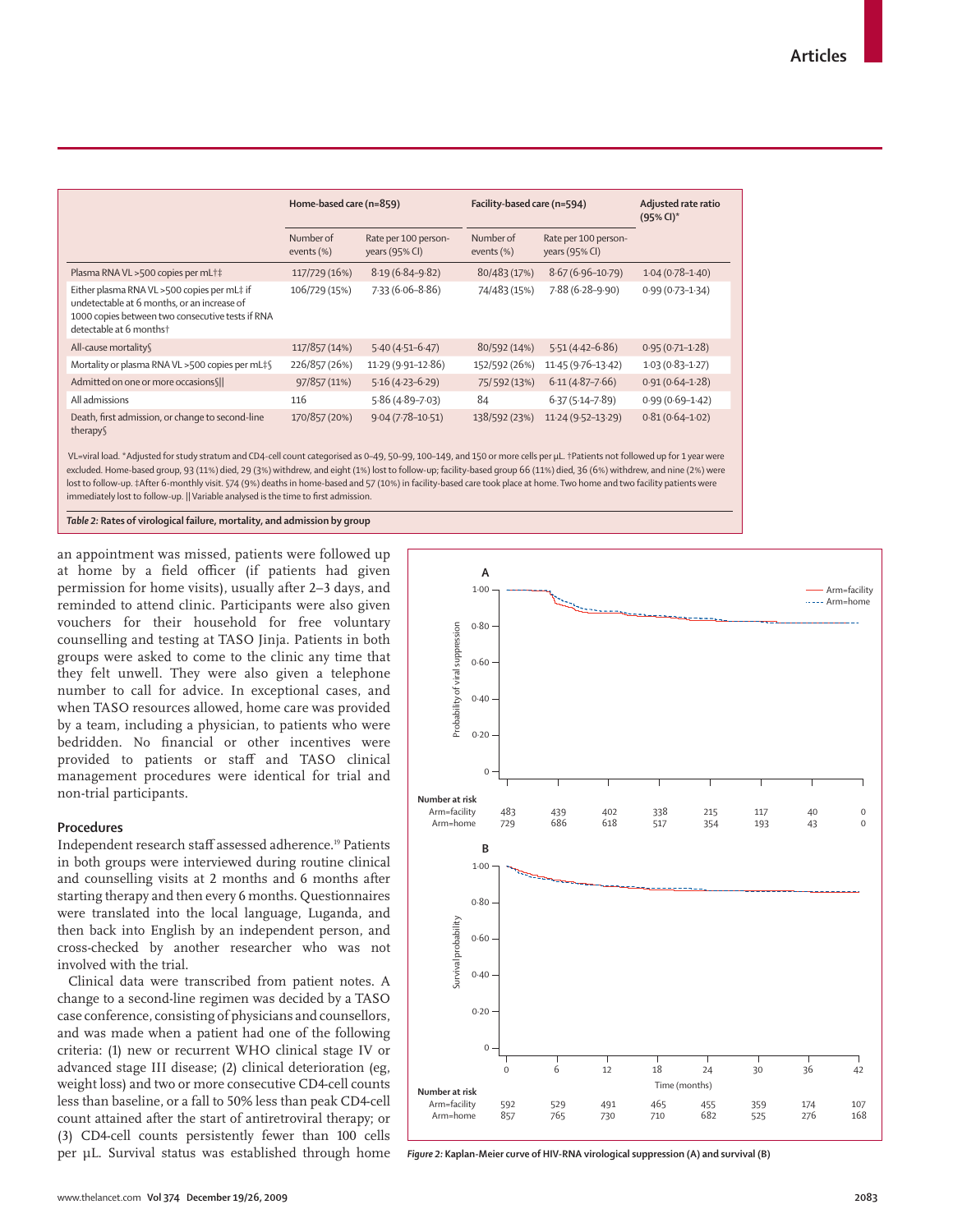For the **TriTEST reagents protocol** see http://www. bdbiosciences.com/external\_ files/is/doc/tds/Package\_Inserts IVD/live/web\_enabled/23-3525-02\_ Tri4\_8\_3\_IVD\_Eng.pdf follow-ups or hospital records, dependent on where deaths took place. We established the status of participants who withdrew from TASO records.

CD4-cell counts were monitored by TASO staff every 6 months for all patients as part of their clinical care. CD4-positive cells were measured with TriTEST reagents (Becton-Dickenson, Franklin Lakes, NJ, USA), according to an inhouse dual-platform protocol and MultiSET and Attractors software (version 2.2) with a FACScan flow cytometer (Becton-Dickinson, Franklin Lakes, NJ, USA). Additional blood was taken to measure plasma viral load, but this testing was for research reasons and done in batches later. Plasma was separated within 2 h and stored immediately at –80ºC. HIV-1 RNA was tested with the VERSANT RNA 3.0 (Bayer, Bayer HealthCare, NY, USA) assay (with a lower limit of detection of 50 copies per mL) for baseline samples, and the Amplicor MONITOR 1.5 (Roche, Roche Molecular Systems, NJ, USA) for other samples (400 per copies per mL). After we established close correlation between results of the two assays, the Amplicor assay was used to keep costs to a minimum.

Our economic analysis took a societal perspective and included recurrent and capital costs incurred by the provider, transport and other related costs, and income lost by patients while accessing care. We reported all costs in 2008 US\$; the mean exchange rate from 2005 to 2008 was 1732 Ugandan shillings to \$1. Cost data and all data for care provided by TASO were obtained from TASO accounts. We used three steps to allocate costs. First, we established the proportion of all TASO clients who were receiving antiretroviral therapy. Second, we calculated the percentage of TASO clients on therapy who entered the trial. Both percentages changed over time, rising initially as numbers of patients who were put on therapy increased, and then falling when recruitment stopped. To capture this dynamic situation, we gathered and aggregated monthly cost data every 6 months, and converted data to US\$ with the prevailing exchange rate, with adjustment for inflation.

Third, we allocated costs to facility and home groups. When possible, we used actual service data—eg, information about numbers of doctor visits was used to allocate staff time. We assigned antiretroviral therapy costs proportionally by patient numbers in both groups for that period. Drug prices included purchase cost, insurance, and freight to Uganda and were adjusted to account for substantial price reductions that occurred early in the project. We established costs incurred by patients through a questionnaire.

Health-services costs consisted of: staff costs (doctors, field officers, cousellors, and other staff), transport (motorcycle and vehicle costs of fuel and maintenance, and other transport costs); all drugs; laboratory and clinical expenses (radiograph, ultrasound, and laboratory and CD4 tests); sensitisation (AIDS education via radio, other media, and drama); training, teambuilding, and

|                                                                             | Home-based care<br>$(n=859)$ | Facility-based<br>care (n=594) |  |  |
|-----------------------------------------------------------------------------|------------------------------|--------------------------------|--|--|
| Malaria                                                                     | 24 (25%)                     | 28 (37%)                       |  |  |
| Bronchopneumonia                                                            | 17 (18%)                     | 14 (19%)                       |  |  |
| Lobar pneumonia                                                             | 1(1%)                        | 1(1%)                          |  |  |
| Anaemia                                                                     | 12 (12%)                     | 3(4%)                          |  |  |
| Pulmonary tuberculosis                                                      | 7(7%)                        | 5(7%)                          |  |  |
| Extrapulmonary tuberculosis                                                 | 2(2%)                        | $\Omega$                       |  |  |
| Kaposi's sarcoma                                                            | 3(3%)                        | 2(3%)                          |  |  |
| <b>Bacterial meningitis</b>                                                 | 4(4%)                        | 1(1%)                          |  |  |
| Cryptocococcal meningitis                                                   | 2(2%)                        | 2(3%)                          |  |  |
| Gastroenteritis                                                             | 2(2%)                        | 3(4%)                          |  |  |
| Dehydration                                                                 | 1(1%)                        | 1(1%)                          |  |  |
| Diarrhoea                                                                   | 1(1%)                        | 0                              |  |  |
| Abscess                                                                     | 2(2%)                        | $\overline{0}$                 |  |  |
| Oesophageal candidosis                                                      | 1(1%)                        | 1(1%)                          |  |  |
| Stevens-Johnson syndrome                                                    | 2(2%)                        | $\overline{0}$                 |  |  |
| Pleural effusion                                                            | 1(1%)                        | 1(1%)                          |  |  |
| Psychosis                                                                   | 2(2%)                        | $\mathbf 0$                    |  |  |
| Herpes simplex labial                                                       | 1(1%)                        | $\Omega$                       |  |  |
| Herpes zoster                                                               | $\overline{0}$               | 1(1%)                          |  |  |
| Arthritis                                                                   | 0                            | 1(1%)                          |  |  |
| Cervical cancer                                                             | $\overline{0}$               | 1(1%)                          |  |  |
| Congestive cardiac failure                                                  | 1(1%)                        | 0                              |  |  |
| Enteric fever                                                               | $\overline{0}$               | 1(1%)                          |  |  |
| Fibroids                                                                    | 1(1%)                        | $\Omega$                       |  |  |
| HIV wasting syndrome                                                        | 1(1%)                        | $\overline{0}$                 |  |  |
| Hypertension                                                                | 0                            | 1(1%)                          |  |  |
| Intrauterine fetal death                                                    | $\overline{0}$               | 1(1%)                          |  |  |
| Liver cirrhosis                                                             | 1(1%)                        | 0                              |  |  |
| Osteomyelitis                                                               | $\mathbf 0$                  | 1(1%)                          |  |  |
| Tetanus                                                                     | 1(1%)                        | 0                              |  |  |
| Toxoplasmosis                                                               | 1(1)                         | $\Omega$                       |  |  |
| Urinary tract infection                                                     | $\Omega$                     | 1(1%)                          |  |  |
| Other diagnoses                                                             | 6(6%)                        | 5(7%)                          |  |  |
| Data are n (%).                                                             |                              |                                |  |  |
| Table 3: Diagnoses at first admission after start of antiretroviral therapy |                              |                                |  |  |

workshops; utilities (electricity, telephone, postage, and security), supervision and overheads (stationery, repairs, overheads, and supervision costs), and capital costs (buildings, furniture, vehicles, equipment, and inventory). Buildings depreciated over 50 years and other elements 5 years (eg, The AIDS Support Organisation practice). Patient costs consisted of: cost of transport (including transport of medicine companion), childcare, and lunches, if applicable, median weighted by proportion (\$2·88 for women and \$3·46 for men); and lost work time, estimated 1 day for clinic visits and 0·5 days for home visits, valued at Uganda mean per head gross domestic product from 2005–08 (World Bank data) for 300 working days per year.

The primary endpoint was rate of virological failure, defined as time (starting from 6 months) to a plasma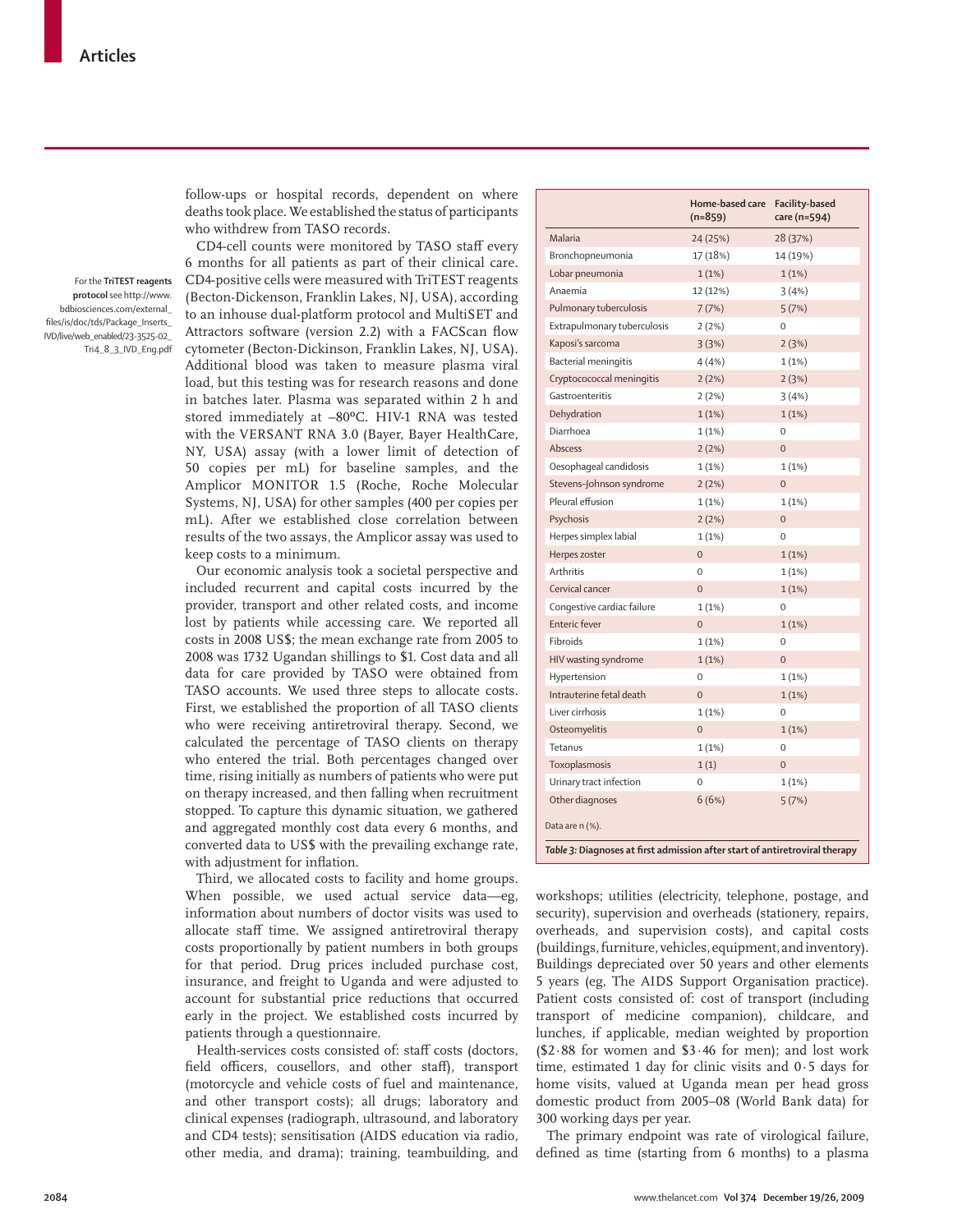RNA viral load of more than 500 copies per mL. The secondary outcome measures were time to either detectable plasma viral load of more than 500 copies per mL at any visit from 12 months onwards in patients with viral loads of fewer than 500 copies per mL at 6 months, or an increase of 1000 copies per mL between two consecutive tests in those not achieving a viral load of fewer than 500 copies per mL at 6 months. Other secondary outcomes were all-cause mortality; virological failure as defined in the primary outcome or death; time to first admission; death, admission, or change to second-line antiretroviral therapy; outpatient attendance; adherence during the previous 28 days (measured with a standardised questionnaire); and costs incurred by the health service and patients.

#### **Statistical analysis**

We designed the study as an equivalence trial. Virological failure time was taken as halfway between the last measure of RNA of 500 copies per mL or fewer and the first of more than 500 copies per mL. Testing was repeated in patients who had viral loads between 500 and 1000 copies per mL to exclude the possibility of small transient increases. We assumed that in one group the rate of virological failure during follow-up would be about 20%,<sup>20-22</sup> and that the other group could be regarded as equivalent if the rate of virological failure did not exceed 20% by more than 9%—ie, 29% or less. Thus, the upper limit of our equivalence interval was 29/20 or 1·45, and by symmetry the lower limit was 20/29 or 0·69. A sample size of 20 clusters per group with a total of 1200 participants gave more than 95% power to show equivalence, on the assumption of a between-cluster coefficient of variation of  $0.2$ .

Analysis was by intention to treat, in which all participants were regarded as randomly assigned to the group corresponding to the cluster in which they lived. Analyses were done for the individual by fitting generalised linear mixed models with a log-link and poisson distribution, with every patient contributing an outcome of 1 if they had virological failure and 0 if they did not. The model had fixed terms for study regions, baseline CD4-cell counts (categorised as a four-level factor with counts of 0–49, 50–99, 100–149, and 150 or more cells per μL), and study groups, with the log of exposure time included as an offset variable, and a random term for study cluster. The model was fitted with the assumption that the random cluster effects followed a  $\gamma$  distribution. For the primary endpoint, exposure time was calculated from the 6-month visit to midway between the last date on which the patient did not have virological failure and the date of virological failure. For other endpoints, exposure time was calculated from enrolment. Those who withdrew or were lost to follow-up before 12 months were excluded from the primary endpoint analysis, and for other endpoints they were censored on the last date seen.

|                                                                                  | Home-based care<br>$(n=859)$ | Facility-based care<br>$(n=594)$ |
|----------------------------------------------------------------------------------|------------------------------|----------------------------------|
| Outpatient presentations (visits/patients)                                       | 6691 (8/1)                   | 15 242 (26/1)                    |
| New disorder diagnosed* (diagnoses/patients)                                     | 3908(5/1)                    | 5751(10/1)                       |
| Diagnosis by classification <sup>†</sup>                                         |                              |                                  |
| Infectious and parasitic                                                         | 2063 (53%)                   | 3086 (54%)                       |
| Nervous system                                                                   | 521 (13%)                    | 676 (12%)                        |
| Skin and subcutaneous tissue                                                     | 447 (11%)                    | 597 (10%)                        |
| Musculoskeletal system and connective tissue                                     | 343 (9%)                     | 548 (10%)                        |
| Digestive system                                                                 | 128 (3%)                     | 209(4%)                          |
| Respiratory system                                                               | 98 (3%)                      | 193 (3%)                         |
| Genitourinary system                                                             | 65(2%)                       | 73 (1%)                          |
| Circulatory system                                                               | 61(2%)                       | 117(2%)                          |
| Endocrine, nutritional, and metabolic                                            | 60(2%)                       | 80(1%)                           |
| Mental and behavioural disorders                                                 | 38(1%)                       | 56 (1%)                          |
| Blood and blood-forming organs and some<br>disorders affecting immune mechanisms | 31(1%)                       | $30 (-1%)$                       |
| Neoplasms                                                                        | 25(1%)                       | 24 (< 96)                        |
| Pregnancy, childbirth, and puerperium                                            | $18 (-1%)$                   | 54 (1%)                          |
| Other                                                                            | $10 (-1%)$                   | $8(-1%)$                         |
|                                                                                  |                              |                                  |

Data are n (%) unless otherwise stated. \*During outpatient presentation in which a medical officer was seen. †Diagnoses classifi ed according to WHO International Classifi cation of Diseases.23 Only primary diagnosis listed.

*Table 4:* **Frequency of outpatient attendance overall and in which a physician was seen and a new clinical disorder diagnosed**

# **Role of the funding source**

Sponsor staff had a role in the study design, data collection, data analysis, data interpretation, and writing of the report. The corresponding author had full access to the data and had final responsibility for the decision to submit for publication.

## **Results**

Figure 1 shows the trial profile. The two groups were well balanced according to baseline characteristics apart from CD4-cell count, which was lower in the home-based than in the facility-based group (table 1). The median cluster size for home-based care was 36 people (range 6–84) and for facility-based care was 25 (2–65). Overall, 1403 patients (97%) were taking co-trimoxazole prophylaxis and 101 (7%) were being treated for tuberculosis. 119 patients withdrew during the course of the trial. Their status at the end of the trial was: three (3%, one from the facility and two from the home group) had died, 98 (82%, 48 facility and 50 home) were receiving antiretroviral therapy, one (<1%, facility) was alive and not receiving antiretroviral therapy, and 17 (15%, eight home and nine facility) were no longer in contact with TASO. The median follow-up of survivors on home-based care was 28 months (IQR 18–35) and on facility-based care was 27 months (13–34).

Table 2 shows rates of virological failure, death, and hospital admission by group. Figure 2 shows HIV-RNA virological suppression and survival over time by study group. Rates of detection of plasma viral loads of more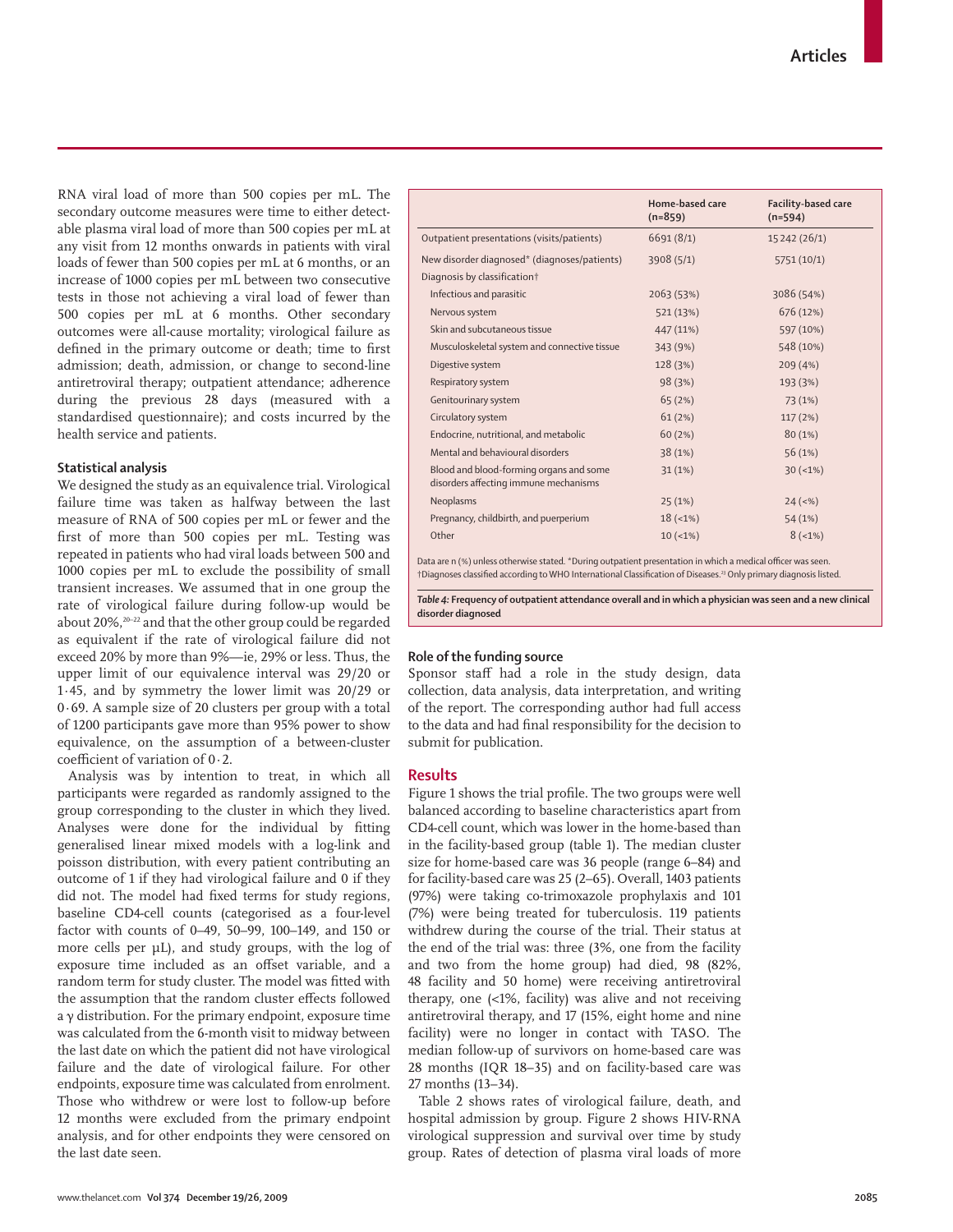

*Figure 3:* **Median (IQR) CD4-cell counts** 



*Figure 4:* **Proportion (95% CI) of patients reporting complete adherence in the past 28 days**

than 500 copies per mL after a 6-month visit were much the same in both groups. Also similar were the composite rates of either plasma RNA viral loads of more than 500 copies per mL after a 6-month visit in those who had undetectable viral loads at 6 months, or an increase in plasma RNA viral load of 1000 copies per mL between two consecutive tests in those who had detectable viral loads at 6 months. 184 (24%) patients having home and 145 (27%) facility care either had virological failure, were lost to follow-up, or withdrew from the trial (adjusted rate ratio [RR] 0·88, 95% CI 0·70–1·10).

Mortality rates were much the same in the two groups during the study (figure 2). Combined mortality rates per 100 person-years were 16·47 (95% CI 13·69–19·82) during the first 5 months after treatment started,  $6.69$ (4·94–9·05) for 6–11 months, 2·71 (1·92–3·84) for 12–23 months, and 0·97 (0·54–1·76) for 24 months and after. By the end of the study, 566 (66%) participants in the home group and 377 (63%) in the facility group were

alive, receiving follow-up, and had undetectable plasma viral loads.

Admission diagnoses were similar in both groups (table 3). 20 (13%) patients who were admitted died (15 on home and five on facility care) and eight (5%) worsened and requested discharge (six on home and two on facility care)—seven died subsequently. Table 4 shows frequency of outpatient attendance at clinic, number of presentations in which a new diagnosis was made, and new diagnoses by number and type. Distribution of diagnoses was similar between groups and more than half were infectious and parasitic disease.

CD4-cell counts increased rapidly in both groups (figure 3). 748 (87%) participants in home care and 521 (88%) in facility care were tested for CD4-cell count at least once after starting treatment, with median intervals between baseline and final tests of 32 months (IQR 25–39) for home and 29 months (23–35) for facility. 608 (81%) in home and 419 (80%) in facility had CD4-cell counts of greater than 200 cells per  $\mu$ L at the final visit. Counts at this visit were lower than baseline in 32 (4%) of those in home compared with 29 (6%) in facility care. At routine clinical and counselling reviews, home participants reported complete adherence to therapy in the past 28 days in 3698 of 3951 (94%) visits compared with 2527 of 2768 (91%) visits made by facility participants (figure 4). Patients were too sick to be interviewed in a further 78 (2%) home-group and 39 (1%) facility-group visits. Only two patients, both in home-based care, refused to answer adherence questions—saying they were in a hurry to return home.

138 (16%) of patients in home care had a drug substitution at a median 9 months (IQR 2–24) versus 123 (21%) in facility care at 8 months (3–22) after treatment started. Most substitutions were because of adverse reactions to antiretroviral therapy (table 5). Only one person in home-based and two in facility-based care had their first-line treatment changed to second-line.

Table 6 shows mean yearly health services cost per patient calculated during 4 years, (including capital and recurrent expenses, and those of the starting phase and subsequent years). A large proportion of the costs were for drugs and staff salaries. The main cause of excess expenditure for the facility-based group was the increased number of contacts with health staff-especially with nurses and medical officers. These costs outweighed those of transport for field officers in the home-based group. Patient costs (transport of patient and companion, lunches, child care, and time lost from work) were much higher for the facility-based than for the home-based group (table 6).

During the first year, when many visits were needed to start antiretroviral therapy, median yearly costs incurred by every patient were higher in facility than in home (table 6). Much of this expense was for transport. After the first year, patient costs for the home-based group were fairly low but remained high for the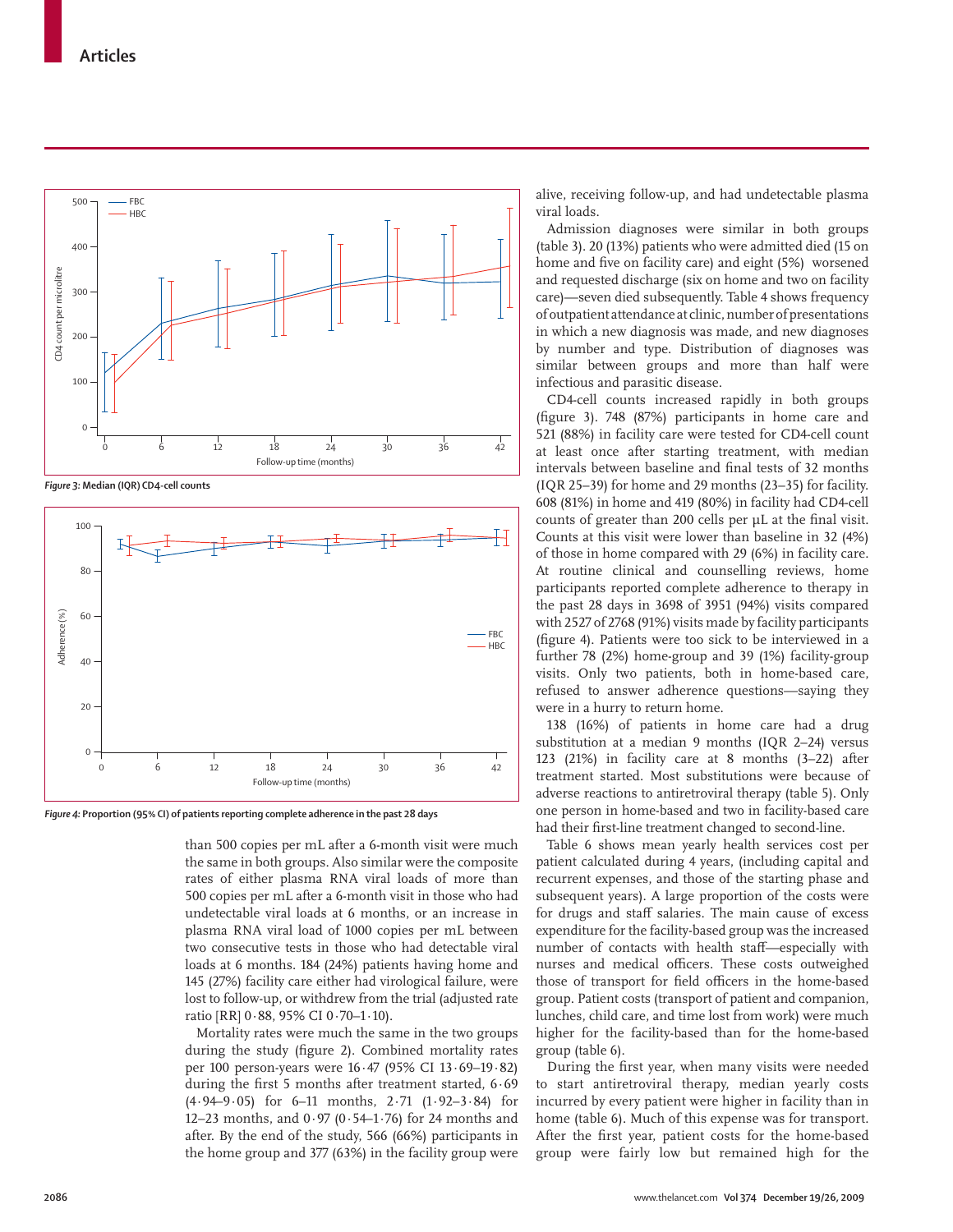|                                      | Stavudine      |                  | Zidovudine   |              | Lamivudine   |              | <b>Nevirapine</b> |              | <b>Efavirenz</b> |              |
|--------------------------------------|----------------|------------------|--------------|--------------|--------------|--------------|-------------------|--------------|------------------|--------------|
|                                      | <b>HBC</b>     | <b>FBC</b>       | <b>HBC</b>   | <b>FBC</b>   | <b>HBC</b>   | <b>FBC</b>   | <b>HBC</b>        | <b>FBC</b>   | <b>HBC</b>       | <b>FBC</b>   |
| <b>Starting ART</b>                  | 476 (55%)      | 330 (56%)        | 382 (44%)    | 263 (44%)    | 859 (100%)   | 594 (100%)   | 655 (76%)         | 457 (77%)    | 204 (24%)        | 137 (23%)    |
| Changed to another ART               | 70 (15%)       | 56 (15%)         | 33 (9%)      | 22 (9%)      | 7(1%)        | $2(-1%)$     | 38 (6%)           | 37 (8%)      | 18 (9%)          | 25 (18%)     |
| Main reason for change               |                |                  |              |              |              |              |                   |              |                  |              |
| Adverse reaction                     | 65 (93%)       | 53 (95%)         | 26 (79%)     | 20 (91%)     | 6(86%)       | 2(100%)      | 16(42%)           | 14 (38%)     | 8(44%)           | 10 (40%)     |
| Intolerance*                         | 1(1%)          | $\mathbf{0}$     | 2(6%)        | 2(9%)        | $\mathbf{0}$ | $\mathbf{0}$ | $\mathbf{0}$      |              | 1(6%)            | $\mathbf{0}$ |
| ART out of stock                     | 1(1%)          | $\boldsymbol{0}$ | $\mathbf{0}$ | $\mathbf{0}$ | $\mathbf{0}$ | $\mathbf{0}$ | $\overline{0}$    |              | $\mathbf{0}$     | $\mathbf{0}$ |
| Patient sick, drug burden reduced    | $\mathbf{O}$   | $\overline{0}$   | 1(3%)        | $\mathbf 0$  | $\mathbf{0}$ | $\mathbf{0}$ | $\overline{0}$    | $\mathbf{0}$ | $\mathbf{0}$     | $\mathbf{0}$ |
| Pregnancy                            | $\mathbf{0}$   | $\mathbf 0$      | $\mathbf{0}$ | $\mathbf{0}$ | $\mathbf{0}$ | $\mathbf{0}$ | $\mathbf{0}$      | $\mathbf{0}$ | 8(44%)           | 15 (60%)     |
| Started tuberculosis drug            | $\overline{0}$ | $\mathbf{0}$     | $\mathbf{0}$ | $\mathbf{0}$ | $\mathbf{0}$ | $\mathbf{0}$ | 22 (58%)          | 21 (57%)     | 1(6%)            | $\mathbf{0}$ |
| Other reasons                        | 3(4%)          | 3(3%)            | 4(12%)       | $\mathbf{0}$ | 1(14%)       | $\mathbf{0}$ | $\mathbf{0}$      |              |                  |              |
| Time to change (months) <sup>+</sup> | $23(8-28)$     | $22(9-26)$       | $2(2-5)$     | $2(1-5)$     | $8(2-12)$    | 3,4          | $3(3-11)$         | $4(3-11)$    | $9(4-17)$        | $11(4-22)$   |

Data are n (%) or median (IQR). HBC=home-based care, n=859. FBC=facility-based care, n=594. One home-care and one facility-care patient started treatment with tenofovir and neither had a drug substitution. ART=antiretroviral therapy. \*Mostly vomiting, nausea, headache, and changes in nail pigmentation. †Actual times for the two patients in facility-based care who started on lamivudine and changed are given.

Table 5: Distribution of drug substitutions to first-line regimens according to initial regimen

facility-based group, showing the economic burden of monthly clinic visits. Overall, the median cost of a clinic visit was \$2·30—about 13% of reported monthly cash incomes for men and 20% for women.

## **Discussion**

We have shown that a home-based HIV-care strategy with trained lay workers supporting drug delivery and monitoring patients was as effective as was a nurse-led and doctor-led clinic-based strategy for prevention of virological failure, mortality, and other adverse outcomes. For our primary endpoint of virological failure, the adjusted RR was contained between the pre-specified equivalence limits of 0·69 to 1·45. Results were similar for other endpoints. The home-based strategy did not result in higher costs for the health service. Moreover, home-based care was slightly cheaper than facility-based care by about \$45 per patient per year, or 6% of the total cost. Costs incurred by patients to access care were much less for those in the home group than for those receiving facility-based care.

We have identified a strategy to provide effective HIV care in the many settings in Africa in which clinical staff are scarce and patient access to clinics is difficult. Our findings were achieved in a standard resource-constrained health-service setting. Mortality rates in our facility-based group of about six deaths per 100 person-years and virological failure rates of nine per 100 person-years were better than or at least as good as were those reported from most other settings. Other researchers<sup>8,10,16,21,24-26</sup> have reported mortality rates ranging from six to more than 15 deaths per 100 person-years and virological failure rates<sup>20-22,27,28</sup> from 15% to more than 40% for 12-24 months. Thus, findings from our home-based care strategy were compared with a well functioning facility-based model and identified to be equivalent. Mortality rates in developed countries are about two deaths per 100 person-years $27$  and most of the increased mortality in Africa takes place during the first year of follow-up,<sup>29</sup> as we identified. This

|                                                                                                                                                                                                                                                    | Home-based care | <b>Facility-based care</b> |  |  |  |  |
|----------------------------------------------------------------------------------------------------------------------------------------------------------------------------------------------------------------------------------------------------|-----------------|----------------------------|--|--|--|--|
| Health-service costs                                                                                                                                                                                                                               |                 |                            |  |  |  |  |
| Staff*                                                                                                                                                                                                                                             | 359 139 (23.0%) | 319016 (29.1%)             |  |  |  |  |
| Transport                                                                                                                                                                                                                                          | 66859 (4.3%)    | 29 204 (2.7%)              |  |  |  |  |
| Drugs                                                                                                                                                                                                                                              | 822 509 (52.8%) | 548 339 (50.1%)            |  |  |  |  |
| Laboratory and clinical                                                                                                                                                                                                                            | 80850 (5.2%)    | 53 900 (4.9%)              |  |  |  |  |
| Sensitisation                                                                                                                                                                                                                                      | $31000(2.0\%)$  | 20666 (1.9%)               |  |  |  |  |
| Training and workshops                                                                                                                                                                                                                             | 33 472 (2.2%)   | 22 315 (2.0%)              |  |  |  |  |
| Utilities                                                                                                                                                                                                                                          | 17313 (1.1%)    | 11542 (1.1%)               |  |  |  |  |
| Supervision and overheads                                                                                                                                                                                                                          | 84452 (5.4%)    | 55 818 (5.1%)              |  |  |  |  |
| Capital                                                                                                                                                                                                                                            | 61970 (4.0%)    | 35073 (3.2%)               |  |  |  |  |
| Total                                                                                                                                                                                                                                              | 1557564 (100%)  | 1095873 (100%)             |  |  |  |  |
| Cost per patient per year<br>(mean)                                                                                                                                                                                                                | 793             | 838                        |  |  |  |  |
| Patient costs to access care (per patient)                                                                                                                                                                                                         |                 |                            |  |  |  |  |
| Transport, lunch, and<br>childcare costs (median)                                                                                                                                                                                                  | 9               | 39                         |  |  |  |  |
| Lost work time (yearly)                                                                                                                                                                                                                            | 9               | 15                         |  |  |  |  |
| Total (first year)                                                                                                                                                                                                                                 | 29              | 60                         |  |  |  |  |
| Total per year (after first year)                                                                                                                                                                                                                  | 18              | 54                         |  |  |  |  |
| Data are US\$ (%) or US\$ (SD), unless otherwise indicated. *Includes all staff.<br>Calculated from 2005-08 mean exchange rate of 1732 Ugandan shillings to US\$1.<br>Table 6: Costs of boalth, convice delivery and costs incurred by nationts to |                 |                            |  |  |  |  |

*Table 6:* **Costs of health-service delivery and costs incurred by patients to access care (in US\$)**

mortality rate could be reduced through starting of antiretroviral therapy earlier than it is at present, but how people with HIV infection who need treatment can be identified early and encouraged to seek care is less clear, and needs to be investigated. Our study shows that community-based approaches would be important.

We transferred care from the clinic to trained lay workers visiting homes of patients. The costs of the home visits were offset by the savings from reduced attendence at clinic—thus, 75% fewer clinic visits were made by patients in the home-based group, and 50% fewer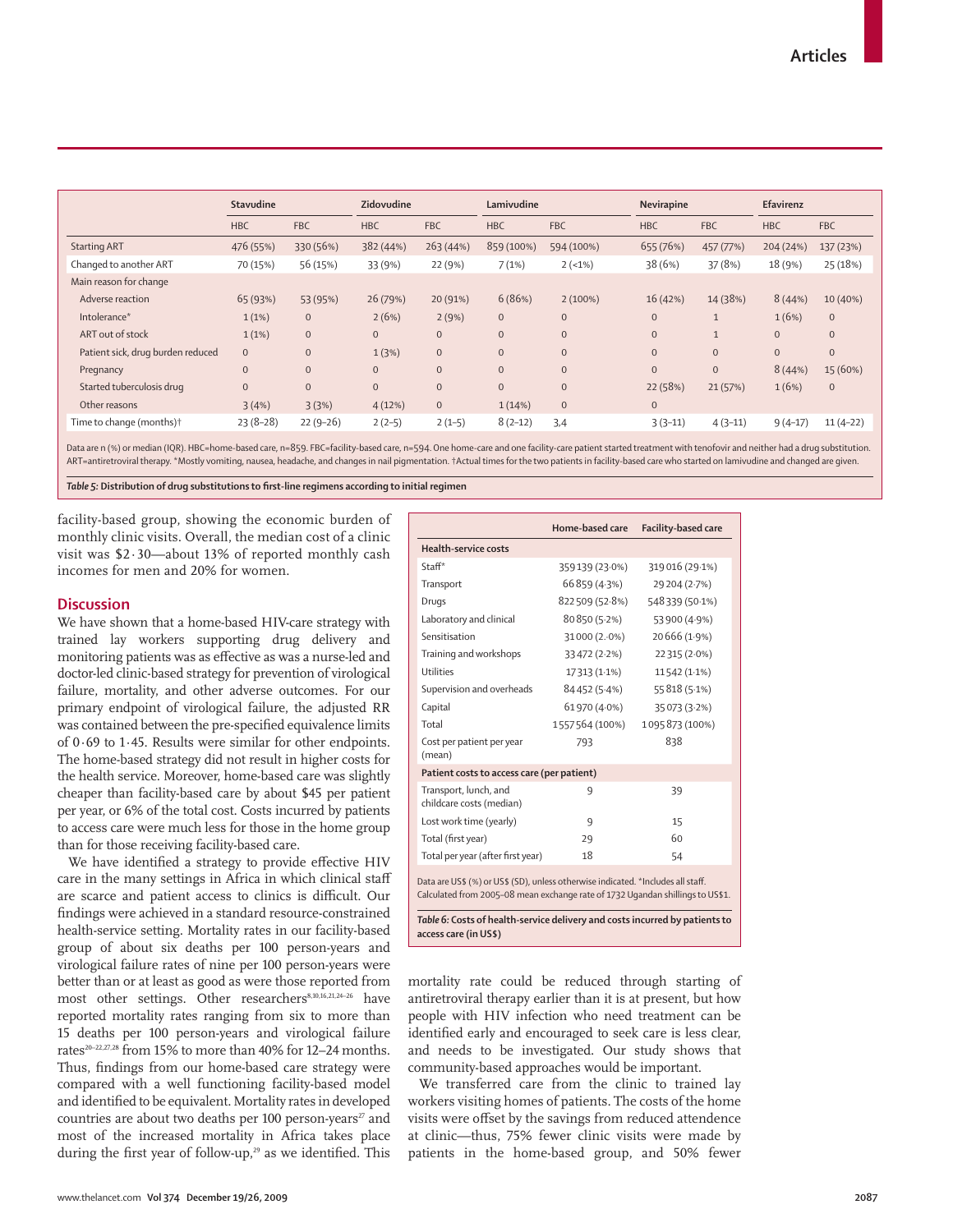consultations with a doctor took place when a new clinical disorder was recorded. We recorded no negative effect on survival, plasma viral load, or other outcomes. Patients had regular counselling and adherence support, especially in the home group in which support was personalised and often provided by the same individual. This support could have had a major positive effect on outcomes. Such an approach should be achievable throughout Africa since counsellors and other support staff are more easily available and rapidly trained than are clinical staff and incur much less expense for health services. A large randomised trial<sup>30</sup> at two sites in Uganda and one in Zimbabwe recorded health-service costs of \$846 (2008 exchange rate) for a model of laboratory and clinical monitoring at a health facility, which is similar to \$793 in our home group and \$838 in our facility group.

Costs of access to care are a major burden for most African people, especially for those living in rural areas, because cash incomes are very low. In our study, one clinic visit was 15–20% of monthly earnings for most people. In Africa, high travel costs relative to income are major determinants of poor access to care, late presentation, poor adherence, and low retention of people in antiretroviral-therapy programmes.<sup>4,14,31</sup> Our study shows that home-based care could substantially reduce costs for patients and this outcome might have a major beneficial effect on their long-term adherence and retention.

In our study, TASO changed treatment to second-line therapy for three people only, which was substantially fewer than those who had falls in CD4-cell counts to less than their baseline or virological failure, showing the major differences in the diagnostic accuracy of clinical and laboratory assessments. When to change HIV treatment is a dilemma in many settings in Africa because of poor availability and high costs of second-line regimens and the absence of information about resistance to antiretroviral therapy—a situation that is unlikely to greatly change in the near future. We should, therefore, identify means to achieve the best possible adherence to extend the life of existing drugs. Our results suggest that community-based support of patients receiving antiretroviral therapy could lead to high adherence.

Very few studies have been done in which models of care are randomly assigned because of strong preferences of some individuals for a specific method of care and the role of stigma, which might result from HIV status disclosure eg, if a field worker from a known AIDS support organisation visits a patient in the community. We overcame these difficulties by developing a partnership with the service provider, the community, and with patients from the beginning when the research question was defined, and then held regular meetings with stakeholders to discuss difficulties and provide information. No monetary incentives were provided to either the service provider or patients. Only 41 (3%) of participants refused to join the trial or later withdrew and cited stigma as a reason. All received antiretrovirals from TASO or other

providers. The importance and effects of stigma in the long term when patients have sustained improved health and, for example, resumed normal relationships, is unclear. However, we have shown that community-based HIV care is feasible and that stigma is probably not an impediment to increasing coverage in settings in which trust and good relations between service providers and the community are present.

Our study could have been affected by selection bias, but numbers of refusals and withdrawals were low and almost identical in both groups. Most people who withdrew were alive at the end of the study—survival status was unknown for just 51 (4%) of participants. More were recruited in the home group than in the facility group but many more in the home group were screened, suggesting that this imbalance arose by chance. Median baseline CD4-cell count was also lower in the home group than in the facility group, but again this finding was probably attributable to chance (and was adjusted for in the analysis). These imbalances show the weakness of cluster-randomised trials<sup>32</sup> in achievement of balance through randomisation, even in trials such as ours in which a large number of clusters were randomised.

We have shown that home-based HIV care with antiretroviral therapy is an effective strategy, which relies less on clinical staff and hospital services than does facility-based care and provides large savings for patients. Such community-based strategies could enable improved and equitable access to HIV treatment—especially in areas in which clinical infrastructure is scarce and patient access to clinic-based care is poor.

#### **Contributors**

SJ, HG, AC, JM, and RB were the principal investigators, wrote the protocol, and supervised implementation of the study. SJ was the main author. SF wrote the protocols for the costs component and with RK analysed these data. JL analysed data for the primary and secondary endpoints. BA, GN, JB, and CN were responsible for coordination of field and clinical activities and data collection. NN was responsible for the virology testing and contributed to interpretation of laboratory data. AO and JWT gave input into study implementation and interpretation of findings. All authors contributed to writing of the report and have seen and approved the final version of the report.

#### **Jinja trial team**

Data and safety monitoring board members are indicated by an asterisk. *Medical Research Council and Uganda Virus Research Institute Research Unit on AIDS (Entebbe, Uganda)* T Eliatu, P Kaleebu, E Tugumisirize, B Wolff , P Munderi\*, S Muyingo\*, J Todd\*; *The AIDS Support Organisation (Kampala, Uganda)* B Etukoit, S Khanakhwa, J Luzze, E Mugalanzi; *Ministry of Health AIDS control programme (Kampala, Uganda*) E Madraa; *Jinja District Hospital (Uganda)* E Habyara; *Makerere University, Kampala (Uganda)* J Freers\*.

#### **Confl icts of interest**

We declare that we have no conflicts of interest.

#### **Acknowledgments**

We thank the patients and staff of The AIDS Support Organisation and the laboratory, data, transport, and logistics divisions of the Medical Research Council, Uganda Virus Research Institute, Uganda Research Unit on AIDS, and Peter Smith and Andy Haines for comments on this report. This study was supported by the Centers for Disease Control and Prevention (CDC), cooperative agreement number IU01-PS000065-01. The contents of this report are solely the responsibility of the authors and do not reflect the official views of the CDC.